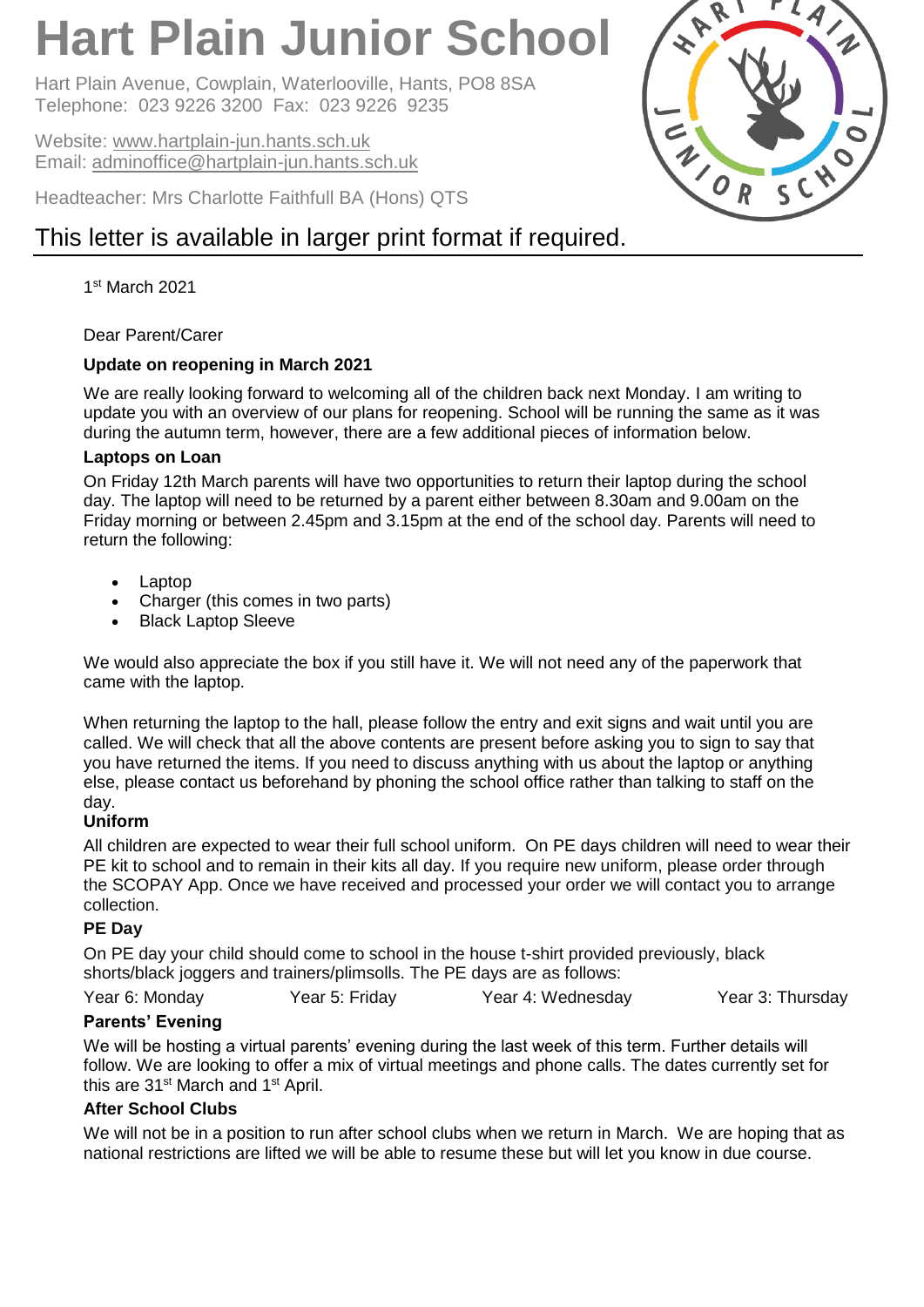#### **Attendance**

The Government have made it clear that children are expected to return to school full time from March. This means from Monday  $8<sup>th</sup>$  March, the usual rules on school attendance will apply, including:

- Parents'/Carers' duty to ensure that their child attends regularly and is on time for school.
- The availability to issue sanctions, including fixed penalty notices in line with Hampshire County Council's codes of conduct

Your child **must not** attend if they have any Covid-19 symptoms/have tested positive in the last 10 days, or they live with someone who has symptoms.

When you inform the school of your child's absence, you must let us know if this is the reason for them being away from school.

If your child is unwell for any other reason and cannot attend school, please follow the normal absence procedure and call the school before 9am to report the reason for them not attending school. If your child has sickness or diarrhoea they cannot attend school for 48hrs following the last episode of illness.

#### **Behaviour**

We have the same high expectations of behaviour from all children as we had prior to Covid-19. We have reviewed the procedures in our behaviour policy in line with Government Covid-19 safety guidelines. This means we will be continuing with our core value badges and Headteacher Awards as well as our sanction procedures.

#### **Book Bags/School Bags**

Children will continue to have their own individual equipment such as pens and pencils and their own exercise books provided by the school. We will limit the amount of things going to and from home and school but children will be allowed to bring in their school bags.

#### **Before School Club**

We will be reopening Before School Club to all children from Monday 8<sup>th</sup> March. To minimise contact between groups, children attending will be put into year group bubbles within the hall. You will need to sign children in as before. Please maintain social distancing if there is a queue. Before School Club will run from 8am until your child's start time, please do not send your child in before this time as we will not have the staff available to look after them. The cost per session, per child will be £2 which reflects the additional cleaning and staffing costs to ensure we can run the club in line with Government guidelines. Please pay for Before School Club online using Tucasi (SCOPAY).

#### **Communication with school**

Government guidelines recommend that schools only have visitors by appointment. We are therefore asking that if you would like to talk to your child's teacher, or any other member of the school staff, that you 'phone the school on 023 9226 3200 or email [adminoffice@hartplain-jun.hants.sch.uk](mailto:adminoffice@hartplain-jun.hants.sch.uk) to arrange for someone to speak to you. *Please do not come into the school's reception area unless it is urgent or you have been invited to do so*. If your child's teacher needs to discuss something with you, they will contact you by 'phone. Please make sure that the office has your most up to date contact details to ensure this is a smooth process.

#### **Illness in School**

We will follow Government guidelines in relation to sending a child or staff member home as soon as they develop any of the coronavirus symptoms. We will be contacting parents/carers immediately to request your child and any siblings are collected as soon as possible. Your child and any siblings will be isolated while they wait to be collected, supervised by a member of staff who will wear PPE. We will follow our normal procedures if a child becomes unwell for any other reason whilst they are in school.

#### **Dinners**

In line with the Government guidelines, we will be offering a choice between a jacket potato with a topping and 'street food' style hot dinner each day. Dinners will be eaten outside classrooms if the weather permits or in your child's class if the weather is wet. Please see the menu options below: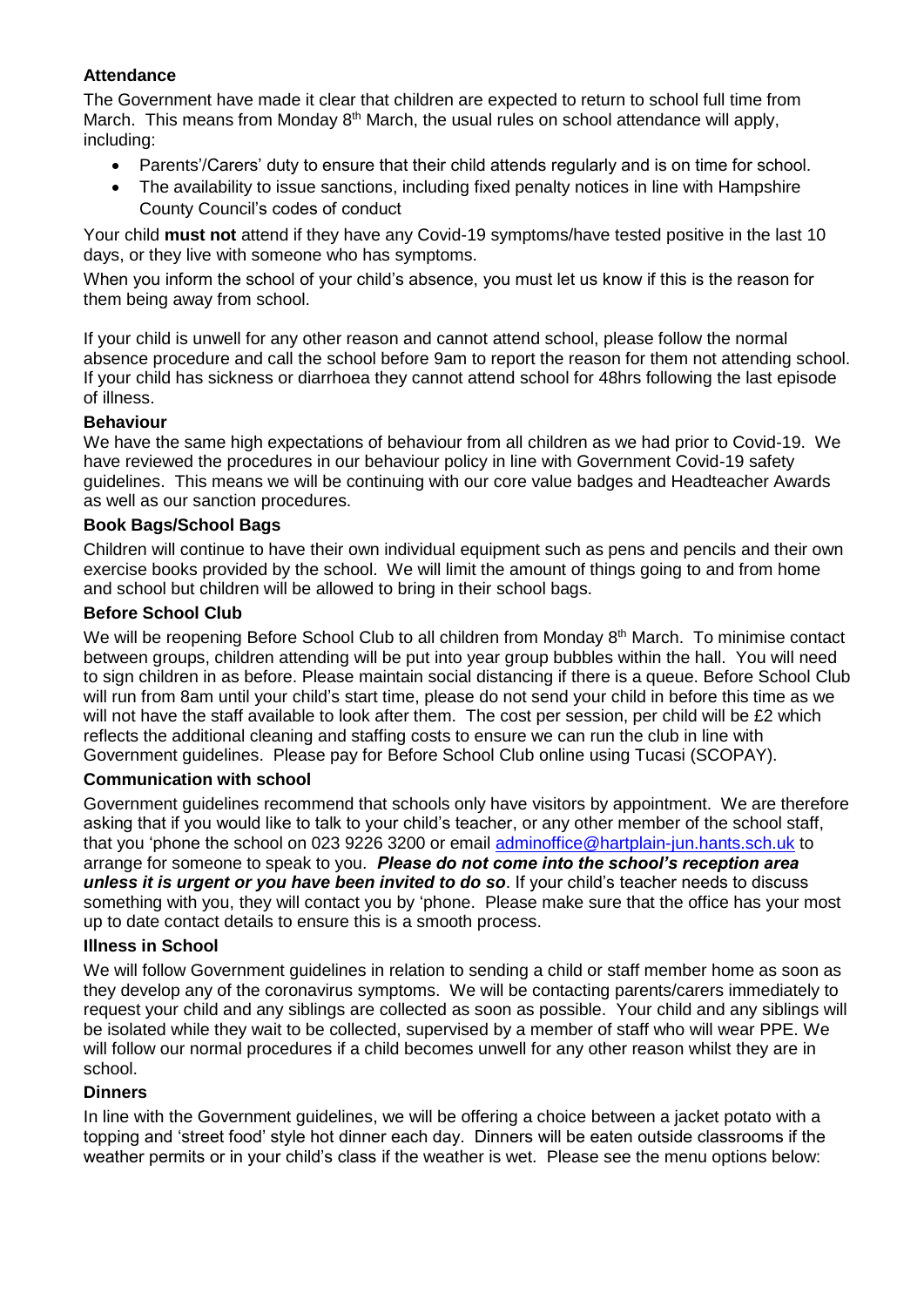| <b>Monday</b>                                              | Tuesday                                                  | Wednesday                                           | <b>Thursday</b>                                      | <b>Friday</b>                                      |
|------------------------------------------------------------|----------------------------------------------------------|-----------------------------------------------------|------------------------------------------------------|----------------------------------------------------|
| Week 1                                                     | Week 1                                                   | Week 1                                              | Week 1                                               | Week 1                                             |
| Ham Carbonara                                              | Lamb Sub                                                 | Margherita Pizza                                    | Chicken Burger in<br>a bap                           | Fish Fingers with<br>chips and baked<br>beans      |
| Jacket Potato with                                         | Jacket Potato with                                       | Jacket Potato with                                  | Jacket Potato with                                   | Jacket Potato with                                 |
| cheese/coleslaw                                            | baked beans                                              | tuna                                                | vegetarian<br>sausage/beans                          | cheese                                             |
| Week 2                                                     | Week 2                                                   | Week 2                                              | Week 2                                               | Week 2                                             |
| Chicken goujons,<br>crispers and<br>vegetables             | Sausage in a roll                                        | Margherita Pizza                                    | <b>Meat Sub</b>                                      | Fish Fingers, chips<br>and baked beans             |
| Jacket Potato with<br>baked beans                          | Jacket Potato with<br>vegetarian<br>sausage/beans        | Jacket Potato with<br>cheese/coleslaw               | Macaroni Cheese                                      | Jacket Potato with<br>cheese                       |
| Week 3                                                     | Week 3                                                   | Week 3                                              | Week 3                                               | Week 3                                             |
| Sausage Roll with<br>crispers and<br>sweetcorn             | Beef burger in a<br>bap with pasta<br>salad and coleslaw | Jacket Potato with<br>chicken curry and<br>peas     | Jacket Potato with<br>ham, cheese and<br>baked beans | Battered fish with<br>chips, peas and<br>sweetcorn |
| Jacket Potato with<br>vegetable goujons<br>and bakes beans | Jacket Potato with<br>cheese and beans                   | Cheese panini<br>with diced<br>potatoes and<br>peas | Vegan sausage<br>roll with wedges<br>and carrots     | Jacket potato with<br>baked beans and<br>salad     |

Week 1: week commencing 8 March 2021; 29 March 2021

Week 2: week commencing 22 February 2021; 15 March 2021

Week 3: week commencing 1 March 2021; 22 March 2021

The meals cost £2.50 which *must be paid for in advance*. Children who are entitled to Free School Meals will not be charged for school dinners. If you think your child might be entitled to Free School Meals, the school office will be happy to check for you. Please do not come to the office or send your child in with money to pay for dinners.

#### **Tucasi**

We are asking that all payments for dinners, Before School Club, trips and uniform are made through Tucasi - [https://www.scopay.com/login.html.](https://www.scopay.com/login.html) If you require a new Tucasi access letter please contact the school office

# **Start and End of Day**

To help minimise contact between adults we are being asked to continue the staggered start and finish times.

| <b>Class</b> | <b>Start</b> | <b>End</b> | <b>Drop off/Collection</b> |
|--------------|--------------|------------|----------------------------|
| Peake        | 8.45         | 3.15       | Y3/5 Stairwell door        |
| Franklin     | 8.45         | 3.15       | Franklin - Back door       |
| Anning       | 8.45         | 3.15       | Anning – Back door         |
| Jenner       | 8.45         | 3.15       | Y4/6 Stairwell door        |
| Hawking      | 8.30         | 3.00       | Y3/5 Stairwell door        |
| Darwin       | 8.30         | 3.00       | Darwin - Back door         |
| Nightingale  | 8.30         | 3.00       | Y4/6 Stairwell door        |
| Potter       | 8.30         | 3.00       | Potter - Back door         |

*As before, please adhere tightly to these times to maintain safety for everyone. Siblings can be dropped off and collected together, at the time allocated for the latest start time in the morning and the earliest pick up time in the afternoon.*